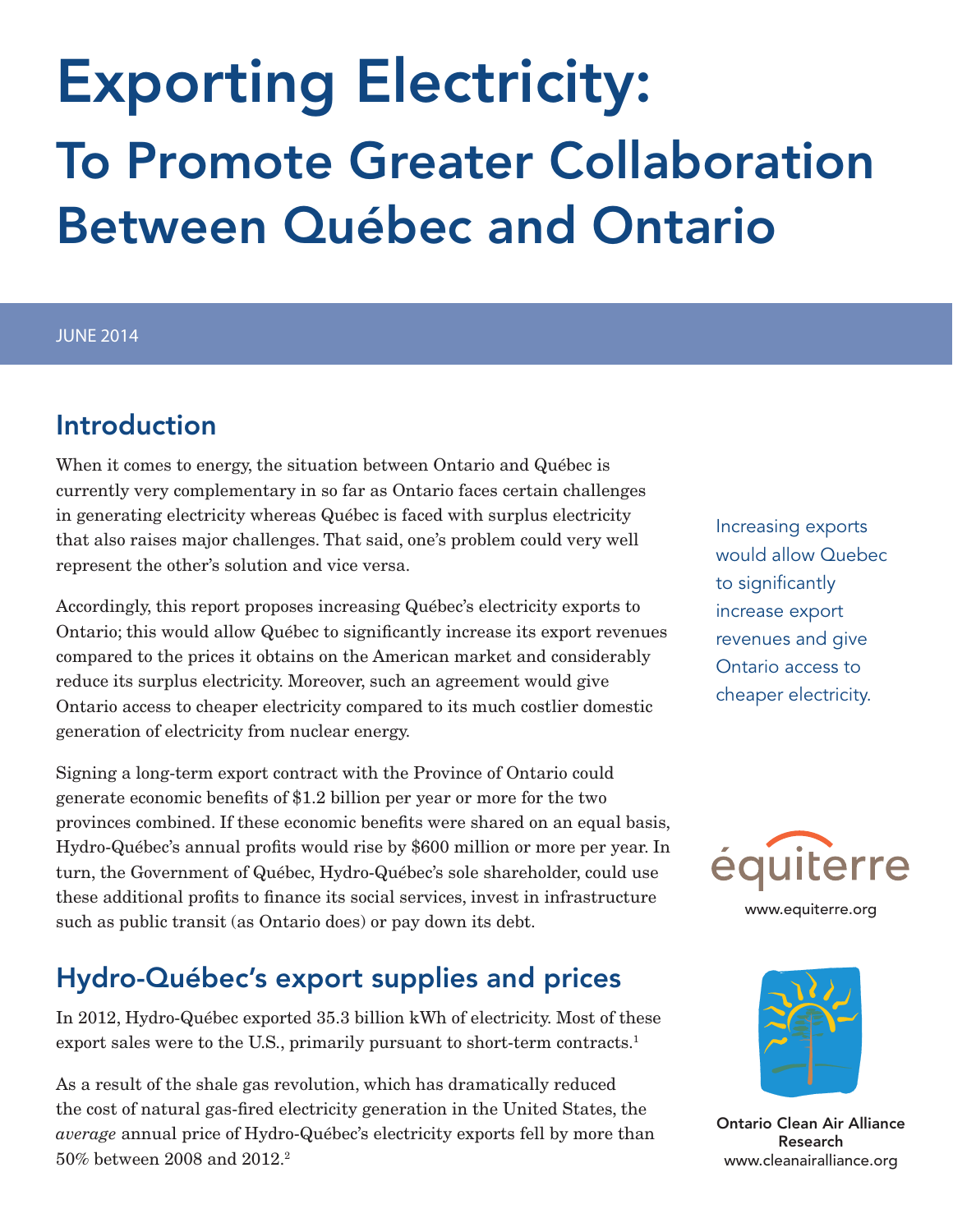According to the Commission sur les enjeux énergétiques du Québec, Hydro-Québec can only get top dollar for the electricity it exports during 300 peak-demand hours each year. During this window, transmission constraints mean the utility can export a maximum of 10 billion kWh, or less than one-third of its current total export supply. Its remaining export power is sold at an average of just  $3\ell$  per kWh.<sup>3</sup>

The Commission is forecasting that Hydro-Québec will be forced to export increasing amounts of low-cost power over the next eight years as its supplies grow but export prices remain flat. It projects a 50% increase in exports that will be sold at the low off-peak price between now and 2022.

Table 1: Forecast of Hydro-Québec's electricity exports at 3 $\sigma$  per kWh<sup>4</sup>

| 2014         | 2016         | 2018         | 2020         | 2022         |
|--------------|--------------|--------------|--------------|--------------|
| 20.1 billion | 25.4 billion | 28.5 billion | 30.5 billion | 31.1 billion |
| kWh          | kWh          | kWh          | kWh          | kWh          |

Since the refurbishment of the Darlington reactors will cost at least 2.8 times more than the price of Hydro-Québec's exports to the U.S., increasing the East-West electricity trade could have huge economic spinoffs for both Québec and Ontario.

### Ontario's Darlington nuclear refurbishment project

Ontario's Darlington Nuclear Station will reach the end of its useful life in 2020. Today, the Government of Ontario is proposing a refurbishment of Darlington's aging nuclear reactors to extend their useful lives until 2050. The refurbishment of Darlington's first reactor is scheduled to begin in the fourth quarter of 2016.

Ontario Power Generation is forecasting that the Darlington refurbishment project will come out to a cost of  $8.3\ell$  per kWh.<sup>5</sup>

### Potential gains from the East-West electricity trade

Since the refurbishment of the Darlington reactors will cost *at least* 2.8 times more than the price of Hydro-Québec's exports to the U.S., increasing the East-West electricity trade could have huge economic spinoffs for both Québec and Ontario.

Currently, the electricity transfer capacity between Québec and Ontario is 2,788 MW.6 Therefore, with its current infrastructure, Québec has the capacity to export 24.4 billion kWh of electricity per year to Ontario. However, in 2013, Québec's net electricity exports to Ontario were only 2 billion kWh.7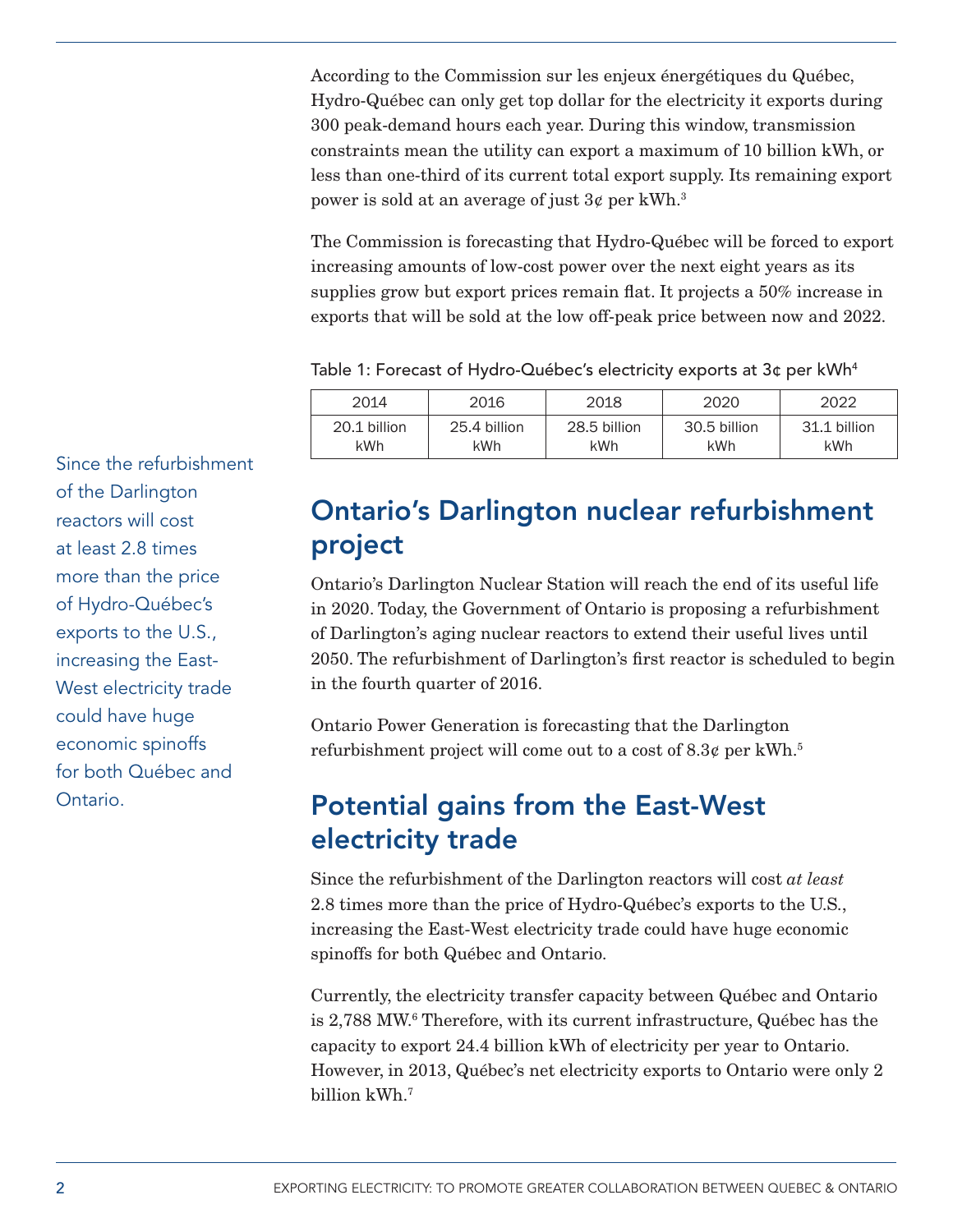In 2013, the Darlington Nuclear Station generated a total output of 25.1 billion kWh.<sup>8</sup> Based on this figure, electricity exports from Québec to Ontario would represent 97% of Darlington's annual output.

Therefore the total net benefit to Canada of cancelling the Darlington Re-Build Project and increasing east to west electricity trade between Quebec and Ontario could be more than \$1.2 billion per year.<sup>9</sup>If this net benefit were split equally between Ontario and Québec, each province would come out ahead by at least \$600 million per year. Over a 20-year contract term, this would translate into \$12 billion of additional benefits for each province.

This sharing of benefits could be achieved if Ontario entered into a longterm contract with Québec to purchase the latter's electricity at a rate of 5.7¢ per kWh. For Ontario, this rate is *at least* 30% less than the cost of generating electricity at a refurbished Darlington Nuclear Station. For Québec, it represents almost double the rate it is currently charging for the bulk of the electricity it exports.

In 2010, Hydro-Québec signed a 26-year export contract with Vermont at an initial price of 5.8¢ per kWh. After the first year, the price is calculated according to a formula based on regional electricity prices and the movement in general of price levels observed across the U.S. economy, subject to a dampening clause that limits year-over-year price variations.10

## Québec and Ontario have everything to gain from working together

According to Ontario's Long-Term Energy Plan (December 2013), Ontario will import water power from Quebec if it can meet the province's electricity needs at a lower cost than Ontario generation:

"[…] an import arrangement with a neighbour to guarantee the firm delivery of clean power could offer a cost-effective alternative to building domestic supply.

Contracted energy imports can provide value if their price is less than domestic generation […]

Ontario will…pursue contractual arrangements for firm imports where cost effective and well matched to Ontario's electricity needs."11

Each province would come out ahead by at least \$600 million per year. Over a 20-year contract term, this would translate into \$12 billion of additional benefits for each province.